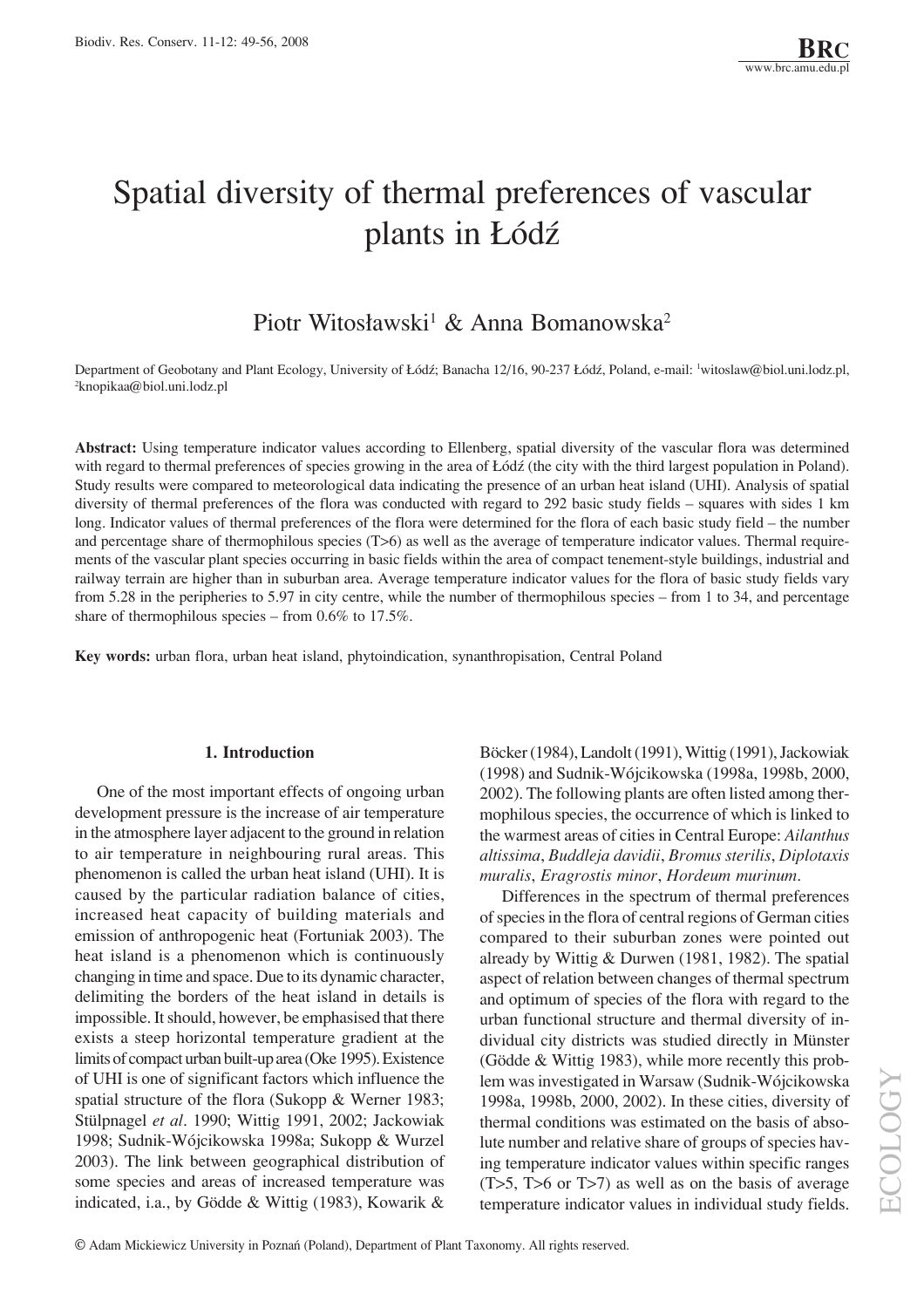£Ûdü, due to its size (760 thousand inhabitants), structure of the built-up area and natural conditions, may serve as a model object for studies on urban heat island and its reflection in the spectrum of thermal preferences of species in the flora.

The emergence of a high intensity heat island in Łódź was facilitated by the following factors: size of the city, monocentric urban layout, compact building structure and very close layout of the built-up area in the city centre (more than 90% of the city centre is covered by artificial surfaces), small hipsometric diversity, lack of a major river which could modify the spatial temperature distribution.

Existence of UHI in Łódź is well documented by measurement results from two measuring sites located in the city centre and a weather station located at the suburban airport (K≥ysik & Fortuniak 1998; K≥ysik *et al*. 2002; Fortuniak 2003). These data allow the following conclusions:

momentary temperature difference between the centre of £Ûdü and its peripheries is largest in summertime and equals on the average  $3-4$ <sup>o</sup>C (Fig. 1); in favourable weather conditions the momentary temperature difference may exceed  $6^{\circ}$ C; the highest value of thermal contrast was recorded in winter when it reached  $12^{\circ}$ C;

Data on the spatial structure of air temperature distribution in the area of Łódź are not complete for the whole area of the city but refer to specific days and have been collected by the patrol method using sensors located on automobiles. The spatial image of thermal diversity in the city based on these measurements may thus only be of a draft character and of limited reference value. These studies have shown the emergence of heat island that is cellular or generalised in type  $-$  depending on meteorological conditions (Kłysik 1998). In both cases, the warmest area is located in the city centre.

The aim of the study was to obtain answers to the following questions:

- is the existence of UHI reflected in the spatial diversity of thermal requirements of vascular plants in Łódź?
- which phytoindicators of thermal conditions best denote the existence of UHI?

#### **2. Material and methods**

Analysis of spatial diversity of thermal preferences of vascular plants was conducted with regard to 292 basic study fields  $-$  squares with sides 1 km long. It is based on floristic data gathered between 1996-2003. Only indigenous species and permanently naturalised



**Fig. 1.** Comparison of average 24-hour temperature change plots within the city and outside of it on sunny and windless days (average values for 14 days of August in the period 1997-1999 according to Kłysik *et al.* 2002)

- the average monthly temperature differences equal ca. 2OC;
- in the city centre due to ground surface shadowing at noontime the air adjacent to the ground may be cooler than outside of the city, while the layer of warmer air commences at the altitude of 15-30 m above ground.

anthropophytes were taken into account. Thermal preferences of individual species were determined on the basis of ecological indicator values (Ellenberg *et al.* 1991).

The number and share of thermophilous species (T>6) as well as the average values of the temperature indicator were determined for the flora of each basic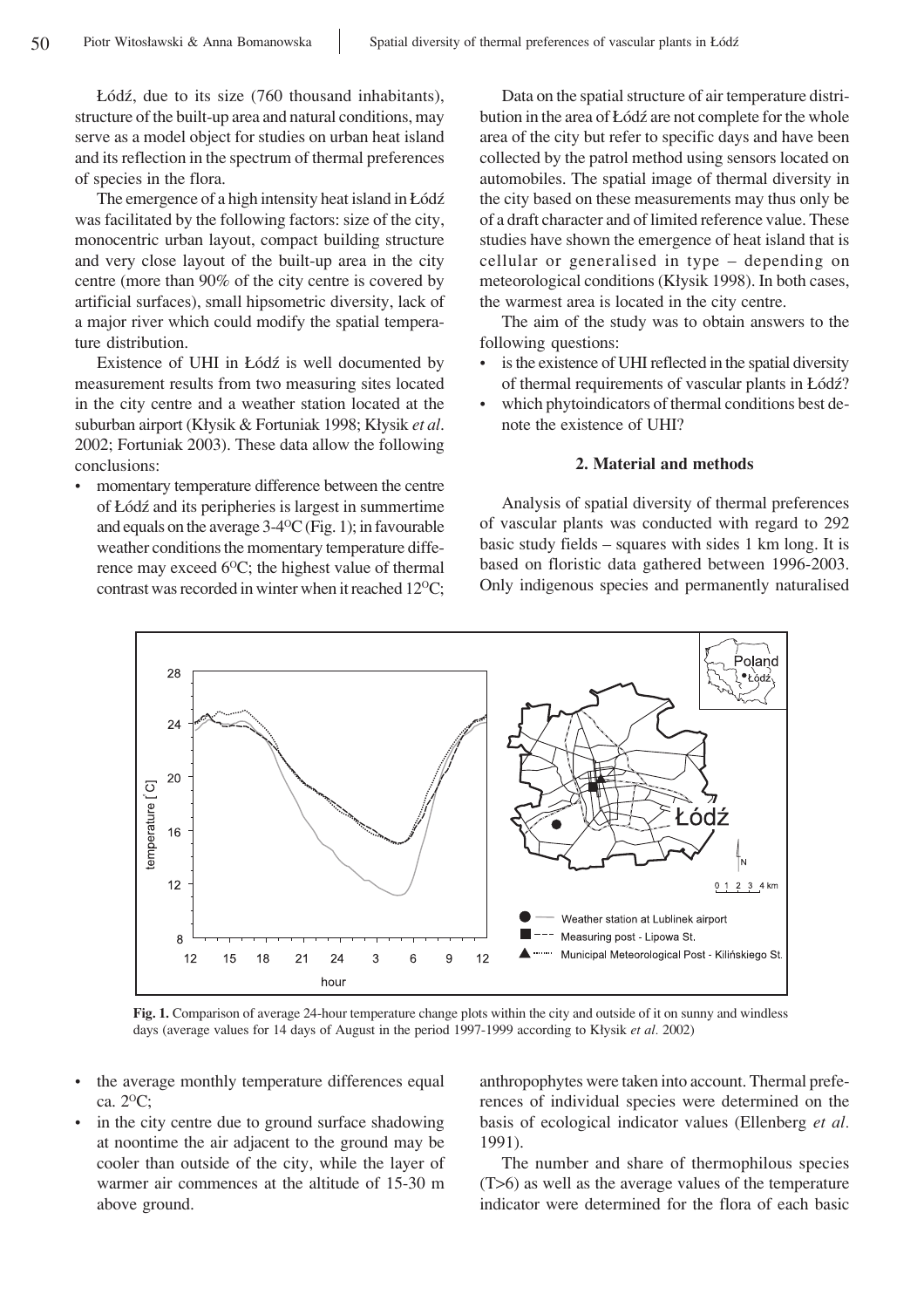field. Spatial diversity of variable values was illustrated using cartograms. In order to facilitate the interpretation of data on cartograms, the following variants of class interval calculation have been adopted (Figs. 2- 4): A – proportional intervals, B – based on the analysis of frequency ogive discontinuity,  $C -$  based on typical classic variability interval (s-avg+s), and  $D -$  based on typical positional variability interval (Qme+Q).

Diversity of thermal preferences for species in floras of basic study fields was confronted with the urban and functional layout of the city (Witosławski 2006). Statistical significance of differences between urban functional zones was estimated using the Kruskal-Wallis test.



**Fig. 2.** Spatial diversity of density of localities for thermophilous species Explanations:  $A, B, C, D$  – variants of class interval determination (circular plots show the frequency of described map units)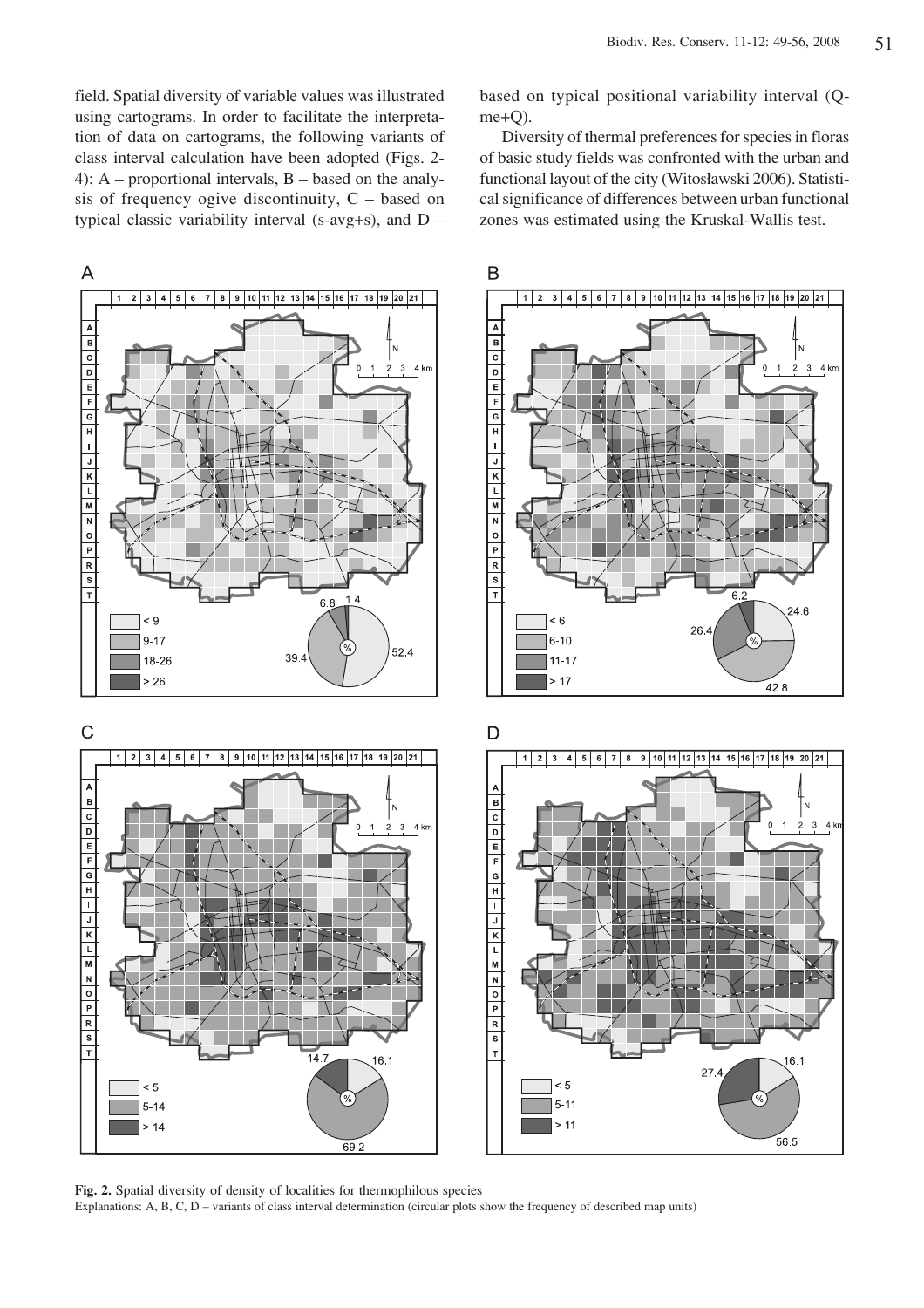## **3. Results**

The flora of Łódź includes 107 species with temperature indicator value T>6: 39 spontaneophytes, 18 archaeophytes and 50 kenophytes. The following species show highest frequency of occurrence within this group: among spontaneophytes - Oenothera *biennis*, *Centaurea stoebe*, *Coronilla varia*, *Populus alba*, Veronica verna; among archaeophytes - *Echinochloa crus-galli*, *Lactuca serriola*, *Setaria pumila*, *Hordeum murinum*, *Malva pusilla*; among kenophytes ñ *Amaranthus retroflexus*, *Diplotaxis muralis*, *Echinocystis lobata*, *Eragrostis minor*, *Lepidium densiflorum*.

The floras of individual study fields which coincide with the locations of meteorological measurement sites show significant diversity with regard to thermal preferences of species (Table 1).



**Fig. 3.** Spatial diversity of percentage share of thermophilous species in the flora Explanations: see Fig. 2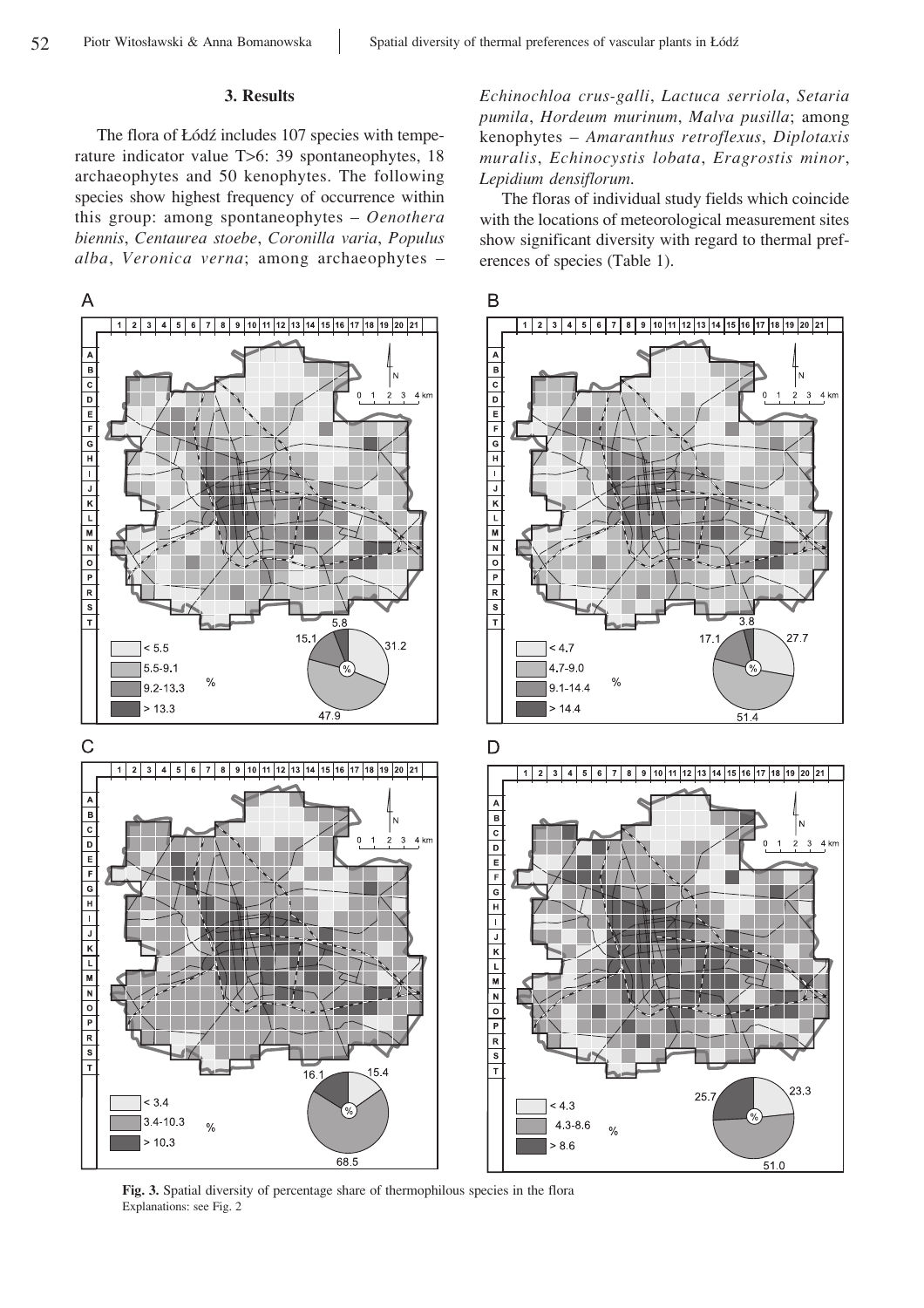**Table 1.** Thermal preferences of species in the floras of basic study fields fitted with meteorological measurement sites

| <b>Indicators</b>                          | Lublinek airport | Lipowa St. | Kilińskiego St. |
|--------------------------------------------|------------------|------------|-----------------|
| Number of species with $T>6$               |                  |            |                 |
| Percentage share of species with $T>6$ (%) | 6.60             | 14.95      | 14.85           |
| Average of indicator values T              | 5.74             | 5.94       | 5.97            |

In the entire city area, individual study fields may be found, where the number of species with T>6 ranges from 1 to 34. Their density increases progressively from



**Fig. 4.** Spatial diversity of average temperature indicator values Explanations: see Fig. 2

 $72.6$ 

rural areas towards the city centre (Figs. 2, 5). The highest values are recorded, however, outside the city centre, on railway and storage sites.

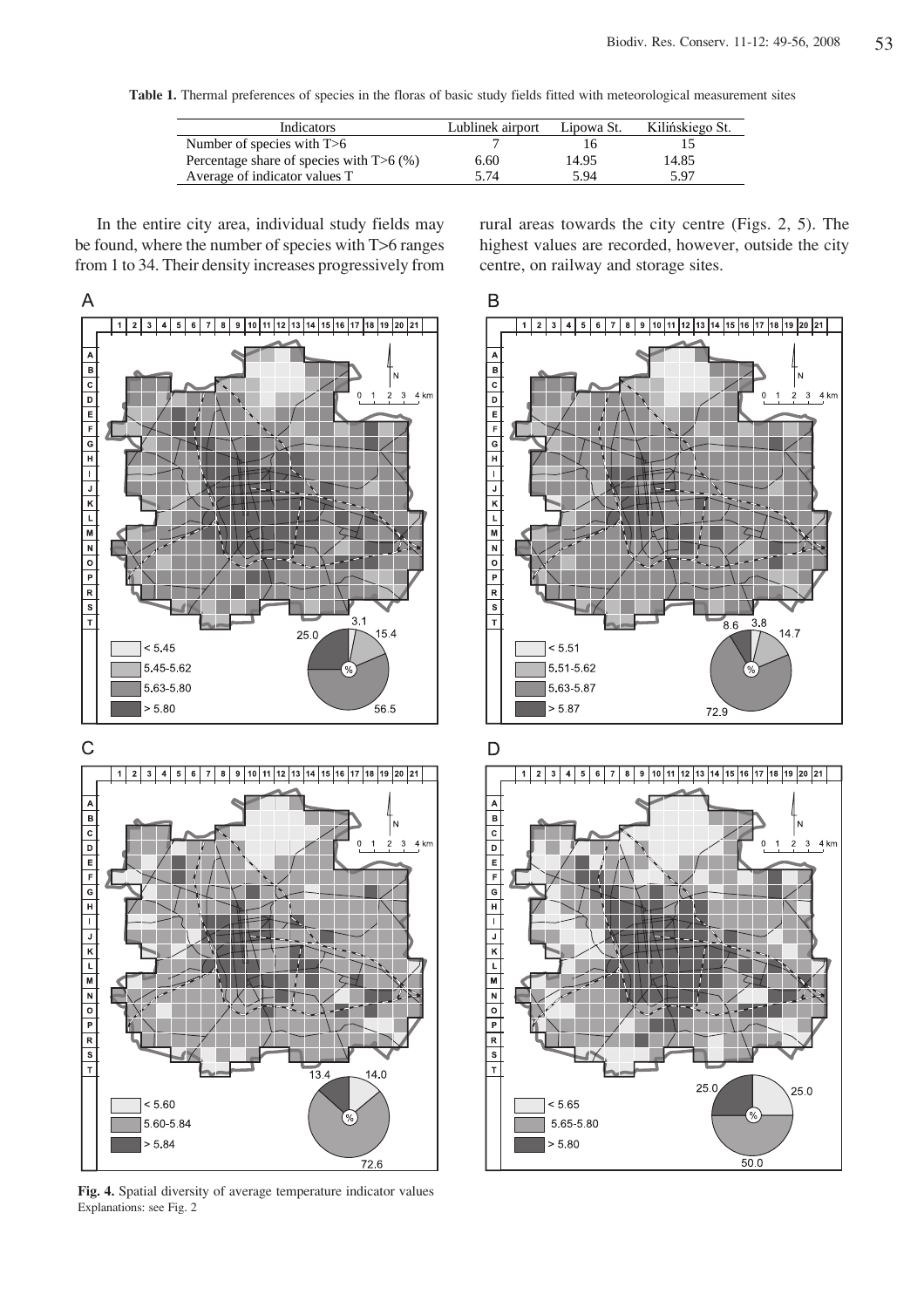

**Fig. 5.** Diversity of thermal preferences of species in the floras of basic study fields in urban functional zones Explanations: A  $-$  number of thermophilous species, B  $-$  percentage share of thermophilous species, C  $-$  average of temperature indicator values; min  $$ minimal value, max – maximal value,  $R$  – range, avg – average value, s – standard deviation,  $V_s$  – classical coefficient of variability,  $Q_1$  – lower quartile, me – median value,  $Q_3$  – upper quartile,  $R_Q$  – interquartile range,  $V_Q$  – positional coefficient of variability; zones: IU – inner urban (compact tenement-style buildings), OU – outer urban (areas built up by scattered block-style buildings and family houses), T – transitional, AW – agricultural and woodland

The percentage share of species with T>6 in individual study fields varies from 0.6% to 17.5%. Minimal values are recorded in the agricultural and forest zone, while maximal ones are reached in the centre and on railway and storage sites (Figs. 3, 5).

Average temperature indicator values in individual study fields within the city vary from 5.28 to 5.97. Lowest values are obtained for the floras of study fields located within the large forest complex in the northern part of the city (£agiewniki Forest), while highest values are recorded for the floras of study fields located in the centre, on railway and storage sites as well as in a single study field that includes gravel pits in the north-eastern part of the city. Average temperature indicator values display a consistent tendency of progressive increase along the sequence from the agricultural and forest zone towards the inner urban zone (Figs. 4, 5).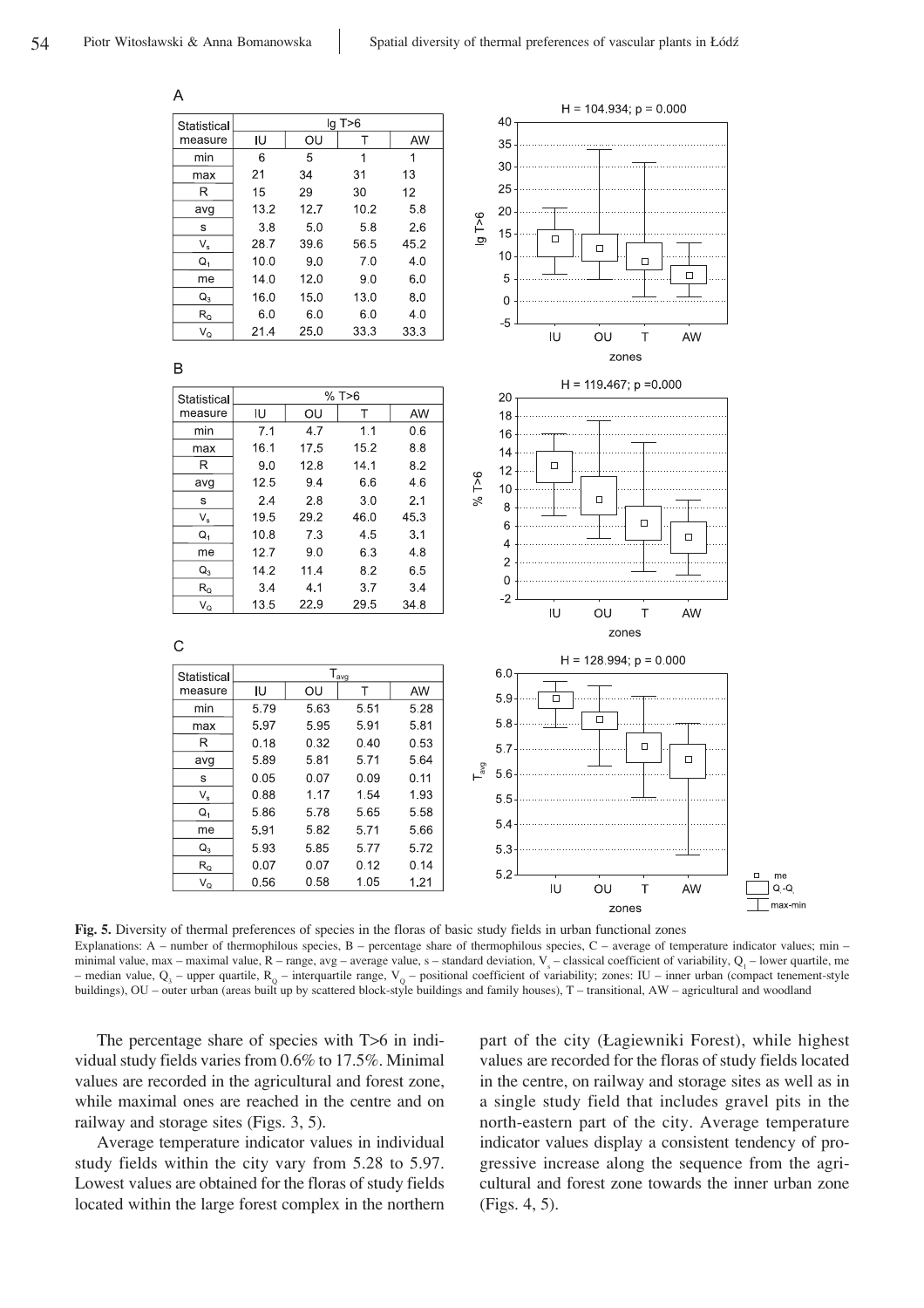Spatial diversity of values of individual measures of thermophilous character of the flora, which were considered in this study, was presented as variants for different class intervals (Figs. 2-5). Analysis of individual variants shows that the city area with the increased thermal requirements of the flora, which can be related to UHI and which corresponds to the range of zones with the urban character of buildings, in the conditions of £Ûdü is best delimited by values of thermophilous species share greater than 8.6% and average temperature indicator values greater than 5.80 (i.e. greater than the typical positional variability interval). Nearly all individual study fields with such parameters of the flora are located in the area of compact urban-type buildings (with the exception of study fields that include gravel pits and railway terrain).

#### **4. Discussion and conclusions**

The study has shown a spatial diversity of thermal preferences of the vascular plants of Łódź which is characteristic for major urban areas (e.g. Wittig 1991, 2002; Jackowiak 1998; Sudnik-Wójcikowska 1998a). Average temperature indicator values for the floras of individual study fields in the agricultural and forest zone and in the inner urban zone, recorded from Łódź, are close to the values reported by Wittig & Durwen (1981, 1982) for urban and rural floras in German cities.

The observed increase of thermal requirements of species in the flora is caused by forms of land use that:

lead to the emergence of UHI and are reflected in an increasing gradient of thermal requirements of plants towards the city centre;

are not linked to the emission of anthropogenic heat but contribute to transformations of topoclimatic conditions leading to an increase of temperature near the surface of the ground and are reflected in the occurrence of foci of thermophilous flora in areas located outside of the city centre (e.g. on railway terrain, storage areas or gravel pits).

The resulting image of diversity of thermal conditions in the city depends on the applied phytoindicator values and the method of cartographic result interpretation. Among the investigated thermal condition measures (based on the number of species with T>6, percentage share of species T>6 in the flora as well as average of temperature indicator values  $T_{\text{ave}}$ ), the UHI area is reflected best by the diversity of thermophilous species percentage share  $(T>6)$  as well as diversity of average temperature indicator values. In the local conditions of Łódź, the area of the city which seems to be linked with the UHI is best delineated by the values of thermophilous species percentage share exceeding 8.6% and average temperature indicator values exceeding 5.80. Available sources lack relevant data to establish the extent to which the delimiting power of both values is only of local significance and to which they may be used to delineate UHI, also in other cities of Central Europe. Lower sensitivity with regard to UHI detection is ascribed to the indicator based on the number of thermophilous species (T>6). Due to the general decrease in species number towards the city centre this absolute number is not an objective measure of thermal requirements diversity in basic study fields.

The obtained results must be treated with due caution for at least two reasons. Firstly, due to its dynamic character, accurate borders of UHI are impossible to determine conclusively, although with some approximation it may be assumed that they overlap the boundary between urban and rural areas where a strong thermal gradient exists. Secondly, as indicated by Jackowiak (1998), pattern of occurrence of thermophilous species within the city may be related to other causes than the thermal gradient alone.

Investigations conducted in Łódź have confirmed the suitability of phytoindication for estimation of variability of thermal conditions in the city. An advantage of this method is the relatively small susceptibility of the results to fluctuations of intensity and spatial range characteristic for urban heat islands. However, no phytoindicative confirmation could be obtained for the periodic decrease of temperature of low-altitude air layers in the city centre caused by shading by densely distributed buildings when compared to suburban areas. Perhaps this could be changed by application of a different basic study field size.

## **References**

- ELLENBERG H., WEBER H.E., DULL R., WIRTH V., WERNER W. & PAULISSEN D. 1991. Zeigerwerte von Pflanzen in Mitteleuropa. Scripta Geobotanica 18: 1-248.
- FORTUNIAK K. 2003. Miejska wyspa ciepła. 233 pp. Wyd. Uniw. Łódzkiego, Łódź.
- GÖDDE M. & WITTIG R. 1983. A preliminary attempt at a thermal division of the town of Münster (North Rhine-Westphalia, West Germany) on a floral and vegetationbasis. Urban Ecology 7: 255-262.
- JACKOWIAK B. 1998. Struktura przestrzenna flory dużego miasta. Studium metodyczno-problemowe. Prace Zakładu Taksonomii Roślin UAM w Poznaniu 8: 1-227. Bogucki Wyd. Nauk., Poznań.
- KŁYSIK K. 1998. Struktura przestrzenna miejskiej wyspy ciepła w £odzi. Acta Univ. Lodz. Folia Geogr. Phys. 3: 385-391.
- K£YSIK K. & FORTUNIAK K. 1998. Dobowy i roczny cykl występowania miejskiej wyspy ciepła w Łodzi. Acta Univ. Lodz. Folia Geogr. Phys. 3: 23-32.